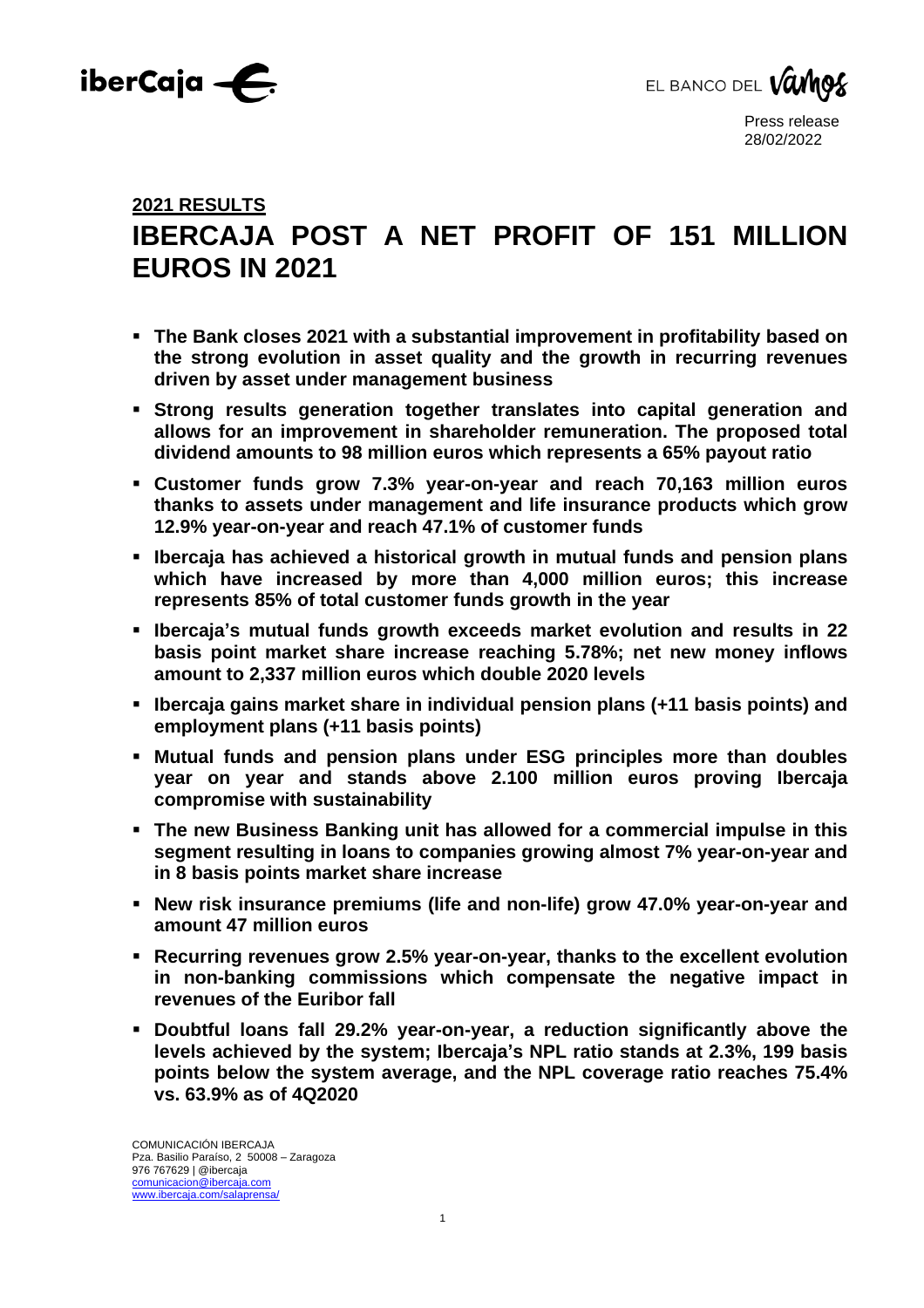



- **Ibercaja continues to reinforce its solvency levels with a year-on-year improvement of its CET1 Fully Loaded ratio of 12 basis points, reaching 12.7% above its 12.5% strategic target**
- **Digital customers grow 4.3% year on year, reaching 879,000 and Ibercaja APP users amount to 603,000**

*Zaragoza, February 28th , 2022.-* Ibercaja has post a net profit of 151 million euros in 2021. The Bank closes the year with a significant improvement in profitability thanks to the growth in recurring revenues driven by assets under management and the strong evolution of its asset quality indicators. This improvement translates into strong capital generation that allows for an increase in shareholder remuneration, stablishing a payout ratio of 65%.

In an environment with interest rates at record minimum levels, Ibercaja has continued strengthening is commercial activity, growing customer funds by 7.3% and reaching 70,163 million euros. In addition, the Bank has reinforced its solvency levels, with CET1 Fully Loaded ratio reaching 12.7%, above the strategic target of 12.5%. Moreover, its NPL ratio has fallen 91 basis points to 2.3% while the NPA coverage ratio (doubtful loans + foreclosed assets) has improved by 7 percentage points reaching 68.8%

#### **Outstanding evolution in assets under management**

In the first year of the Strategic Plan "Desafio 2023", the commercial activity of the bank has remained solid, with significant advances in key segments such as assets under management, risk insurance and loans to companies.

Customer funds have grown 7.3% year on year, reaching 70,163 million euros, driven mainly by assets under management and life insurance products which have grown 12.9% year on year and account for 47.1% of customer funds.

Ibercaja has achieved an historic growth in mutual funds and pension plans, which have risen by more than 4,000 million euros and represent 85% of the increase in customer funds. In mutual funds, net new money inflows reach 2,337 million euros which represents a market share of 9.1% and double the amount reached in 2020. Mutual funds market share stands at 5.8%, a 22 basis points increase in the year and a new maximum level for Ibercaja.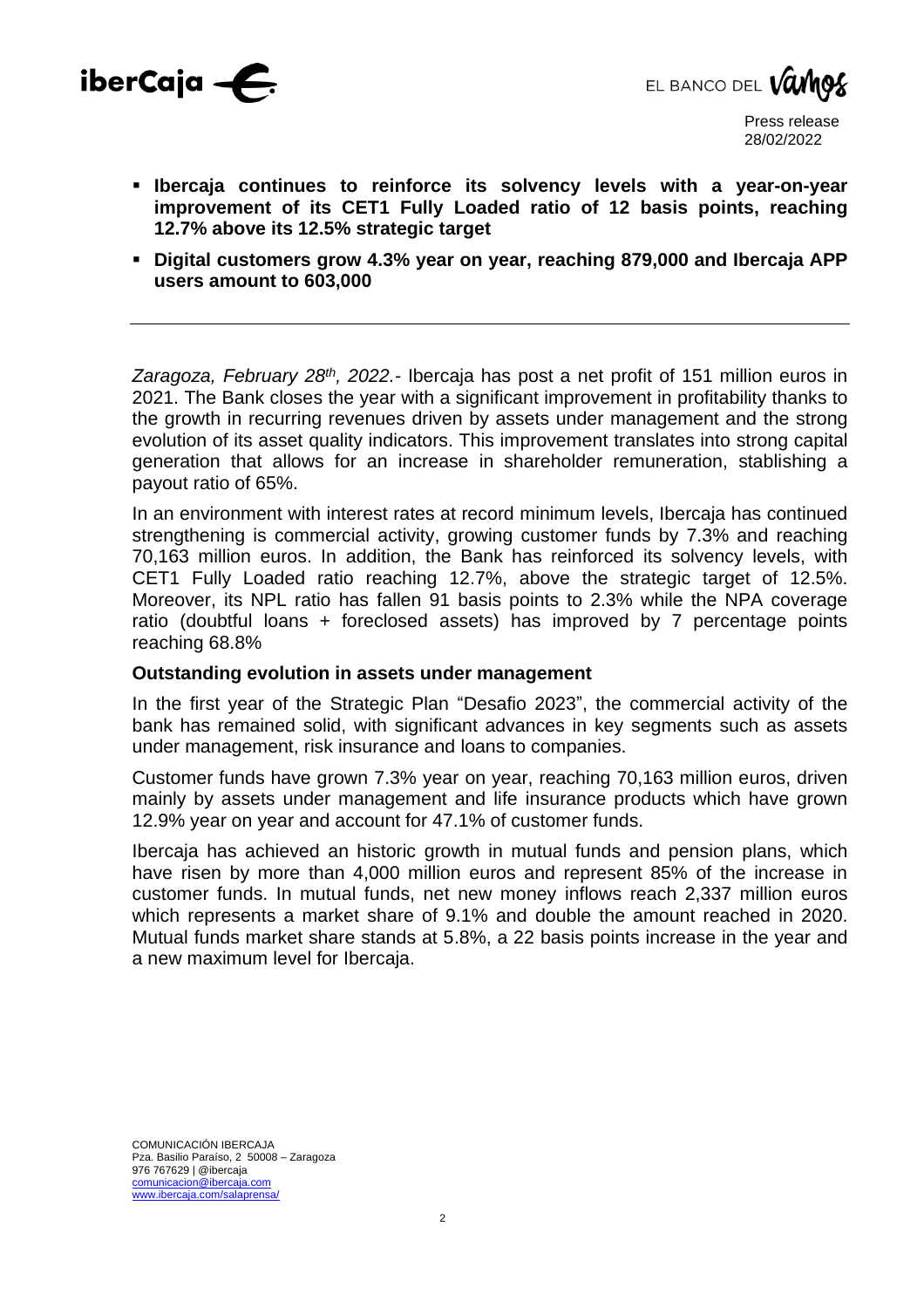





The stock of individual pension plans has grown 12% year-on-year while in employment plans the advance reaches 7%. In both segments Ibercaja has increase its market share by 11 basis points.

Mutual funds and pension plans under ESG principles more than doubles year-on-year and stands above 2.100 million euros proving Ibercaja's compromise with sustainability.

#### **Best in class customer funds mix**

Ibercaja has a strong focus in diversifying its customer funds to more value-added products. Since 2014, the stock of assets under management and life insurance products has grown 8.5% annually. This trend has not been affected by the pandemic, with assets under management and life insurance products growing 5,161 million euros (8.9% annual growth) since 2019YE levels. Moreover, the stock of customer deposits stands 4,359 million euros above pre-pandemic levels and constitute a future lever for growth in assets under management.

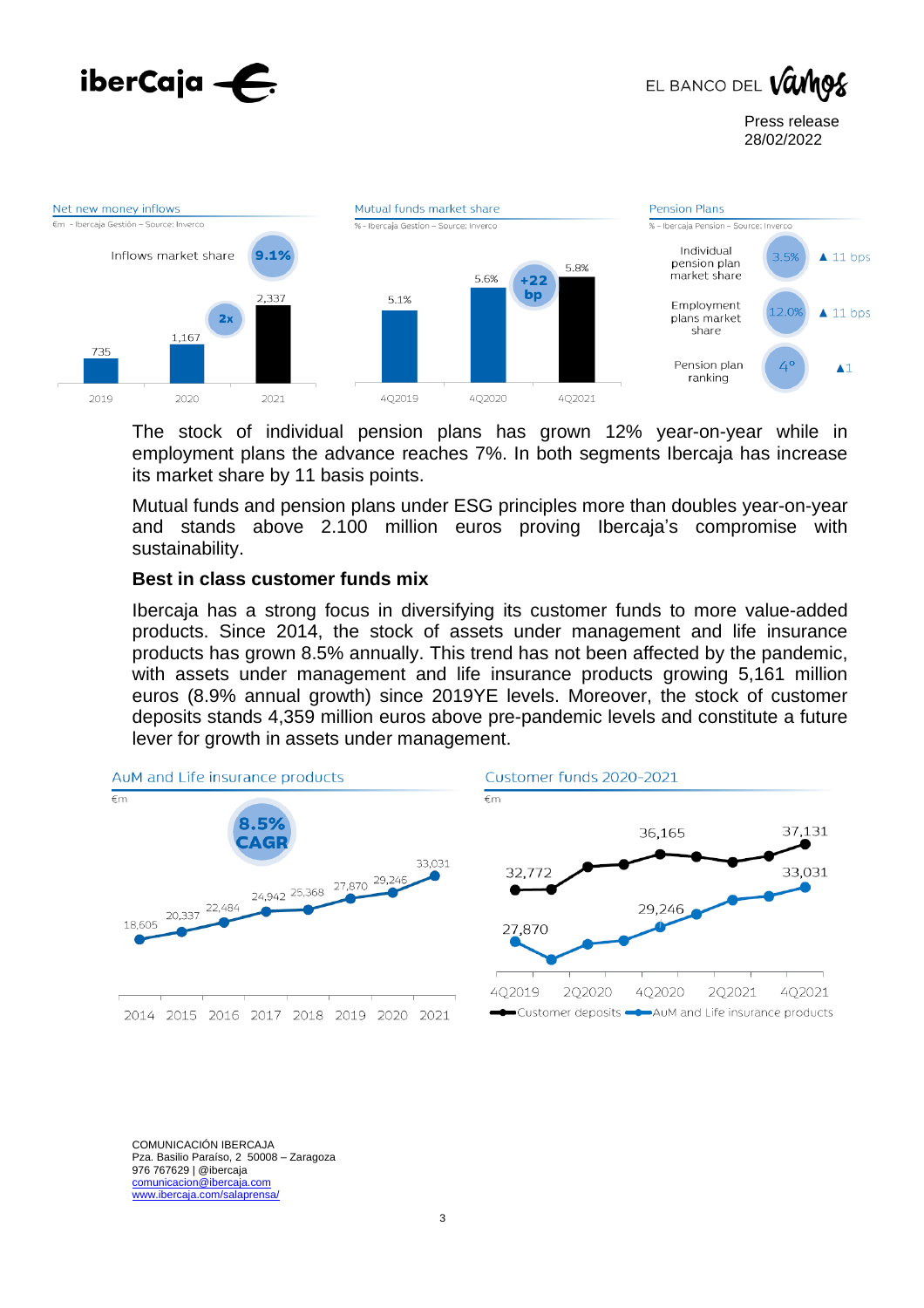



#### **Positive momentum in loans to companies**

In 2021, Ibercaja has maintained its support for the recovery of the economic activity.

The new Business Banking Area, created in January 2021, has provided a significant additional commercial boost to this segment. As a result, performing loans to companies grew by 6.9% (518 million euros), increasing market share by 8 basis points during the year.

Thus, lending activity has performed outstandingly well over the last twelve months, with 5,421 million euros in new loan production, recovering pre-Covid levels. It is worth noting that 60% of new loans have been granted to companies. In addition, working capital financing has performed remarkably well with an increase of 15.7% with respect to 2020.

In this regard, in order to facilitate investment by companies, in collaboration with the renowned specialized consulting firms Mazars and Silo, Ibercaja has made available to customers an advisory service to access the funds from the *Next Generation EU* plan, with the aim of taking advantage of the investment opportunities they bring with them.

Regarding new mortgage origination, the evolution during the year has shown an upwards trend. Thus, new production in the fourth quarter was 45% above third quarter levels, with a market share in new mortgage origination of 3.4% and a stabilization of the portfolio in the 4Q. Ibercaja continues to improve its mortgage processes and has launched new commercial campaigns with a special focus on young first-time homebuyers.



Risk insurance commercial activity also recorded strong growth in new premium production, which reached 47 million euros, 47% higher than in 2020 and 30% above the level recorded in 2019. Overall, the insurance premium portfolio increased by 5.4% year-on-year.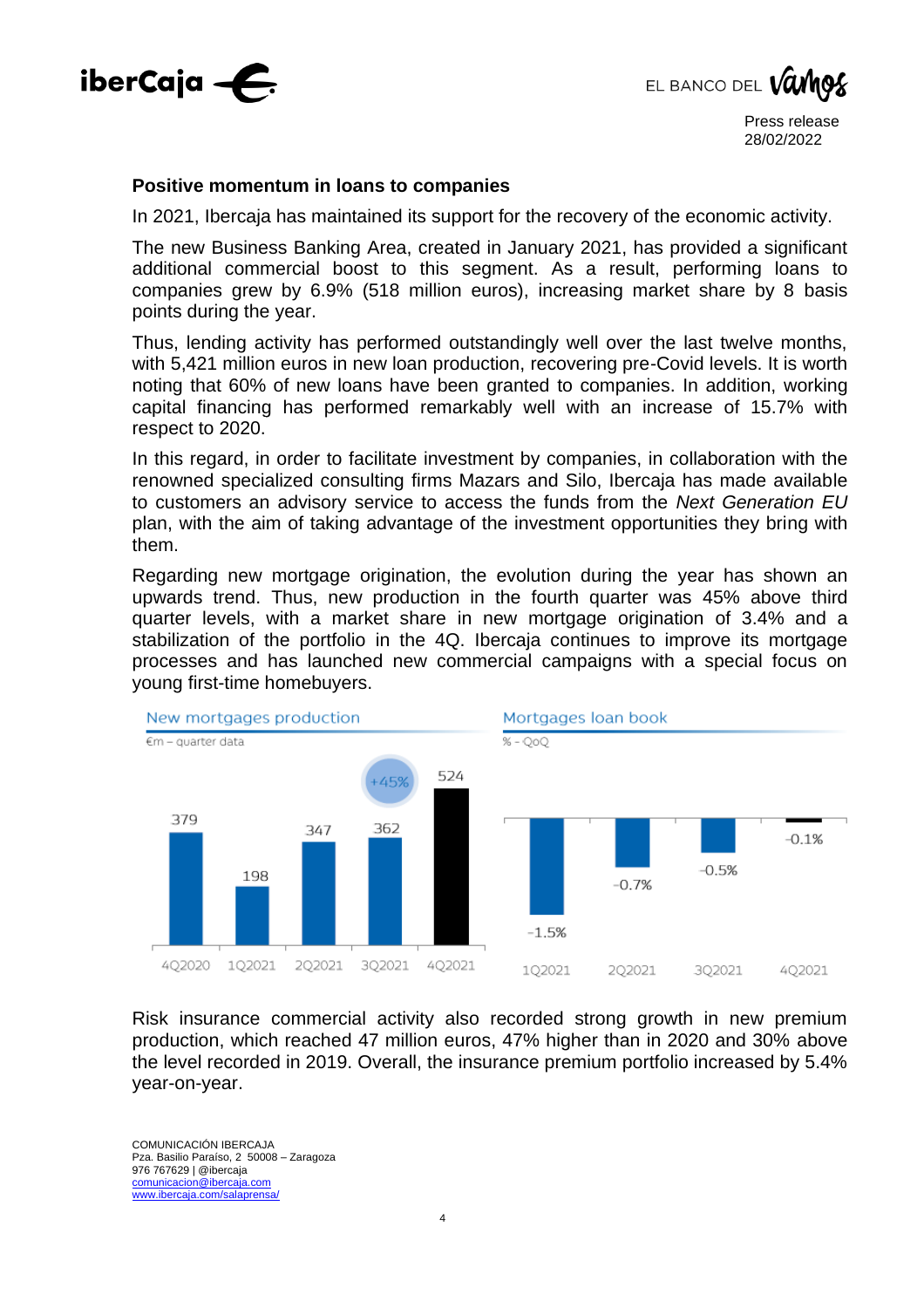

EL BANCO DEL VO

Press release 28/02/2022



## **Digital managers project**

Following the itinerary of the Strategic Plan "Desafío 2023", Ibercaja has intensified its digital transformation in response to the acceleration of this trend produced during the pandemic. Digital customers (879,000) grow 4.3% year-on-year driven by those who use the Ibercaja App, which grow more than 15% and reach 603,000 users by the end of 2021.

Thus, Ibercaja´s digital customers already represent 57.6% of the total. For customers who are between 18 and 65 years old, the percentage exceeds 70%, while for those over 65 years old it exceeds 25% for the first time. The app maintains its leadership in customer satisfaction with a score of 4.6 out of 5 on the Apple Store and Google Play.

The percentage of digital sales has exceeded 36% in the year. In pre-approved loans and in securities, it already exceeds 90% and it is growing strongly in new digital products: digital mortgages reach 13% over total new production vs. 6% one year ago. Risk insurance products reach 5% in the first year of digital commercialization.



In addition to introducing relevant developments and improvements in digital banking applications, in 2021 the digital managers project has been launched. It is a team of professionals that accompanies the client, through non-face-to-face channels, with a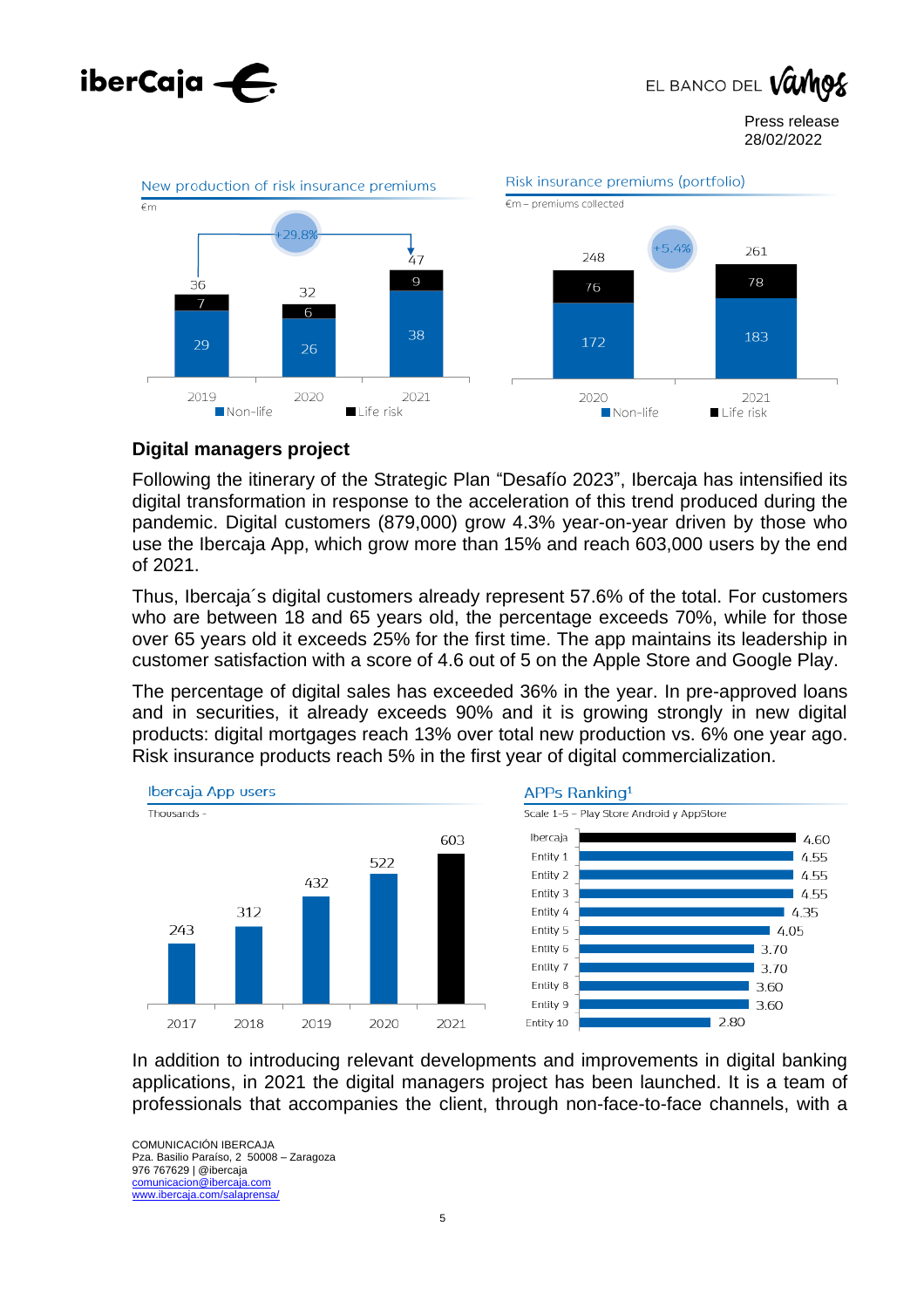



more personalized and specialized attention. In this way, Ibercaja advances in the implementation of an omnichannel model, focused on the customer experience, which seeks to offer the same level of service quality and advice through digital channels as in its physical branches.

#### **Firm commitment to sustainability**

In line with Ibercaja´s commitment to sustainability, products that follow ESG (environmental, social and governance) criteria have exceeded €2.1bn in 2021 (compared to €891m in 2020), increasing the weight of sustainable investment products in the portfolio from 4.5% in 2020 to 9.40%.

Ibercaja has launched new financing initiatives, such as the following programs "Vivienda + Sostenible", "Edificio + Sostenible", "Vamos Coche", etc.

Additionally, in 2021 total emissions (scope 1 and 2) were  $874$  Tn/CO<sub>2</sub>, 31.8% lower than the previous year's emissions. With the  $CO<sub>2</sub>$  emissions reduction, Ibercaja is pursuing the goal of reducing its carbon footprint by 100% (scope 1 and 2 and partially 3) by 2030. To this end, the total electrical energy consumed at Ibercaja is 100% green energy.

Likewise, Ibercaja continues to advance in its goal of becoming a leader and benchmark in ESG matters, for which it has joined the *Net Zero Asset Managers* initiative in 2021, a platform in addition to others with which has been collaborating, such as *Climate Action 100+, Access to Medicine Foundation or Carbon Disclosure Project.*

### **Recurring revenue strength**

Recurring revenues have increased 2.5% up to 931 million euros, exceeding the 2021 objective.



Net interest income fell by 7.7% year-on-year, mainly explained by the repreciation of the loan portfolio to an Euribor at historic lows.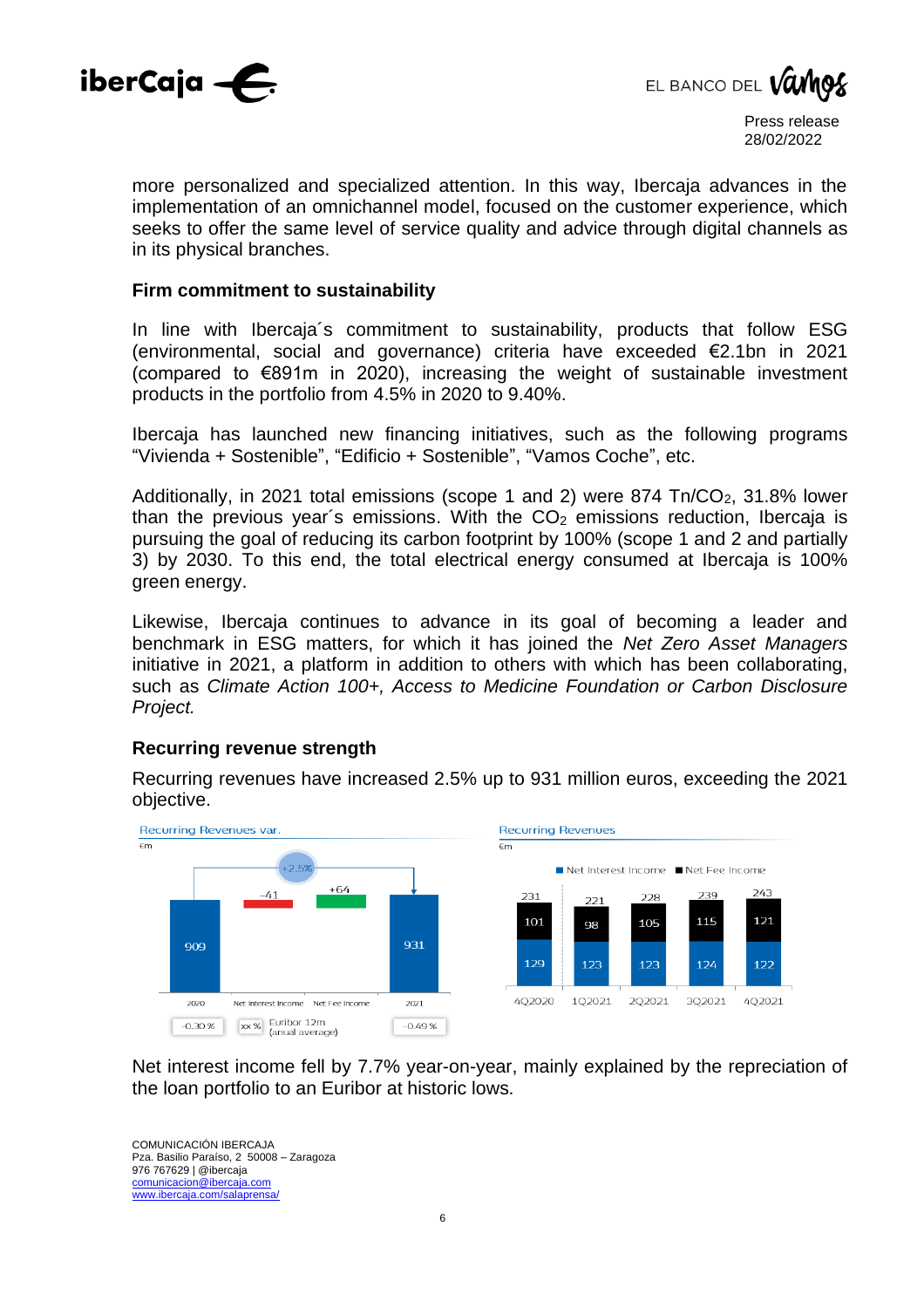



Net fee income amount to 438 million euros, up 16.9% compared to the end of 2020, explained by the excellent track record of assets under management. Specifically, non-banking commissions rose by 25.5% to 289 million euros, due to strong growth in volumes and the increase in success fees, thanks to the positive performance of the markets in the year.

#### **Operating expenses reduction**

Operating expenses were reduced by 14.9% to 611 million euros. Excluding the impact of the costs derived from the Redundancy Plan (151 million in 2020 and 13 million additional costs in 2021), recurring expenses (598 million) have increased by 5.4% returning to 2019 levels.

As of December 31, 2021, there have been 525 departures of the 750 approved in the 2021-2022 Redundancy Plan and the closure of 117 offices. In 2022, the costs savings derived from the Redundancy Plan will begin to materialize, with the objective of reducing the recurring cost base by 40 million euros.

Total provisions fell by 43.8%, 99 million less than in 2020. Cost of risk provisions fell by 51.1% after the 90 million Covid provisions recorded in 2020. Excluding this item, the fall is 20.1% or 29 million euros. Thus, the cost of risk in 2021 stands at 35 basis points compared to 43 basis points registered in 2020.



Net attributable profit stands at 151 million euros, 127 million euros higher than in 2020. The ROTE (ratio of net income to average tangible equity) reached 5.7%, compared to 0.9% in 2020.

#### **Financial robustness: CET1 Fully Loaded reaches 12.7%**

Ibercaja maintains the financial strength of its capital ratios with a CET1 Fully Loaded of 12.7% (12 basis points more than in 2020), exceeding the medium-term target set by the Entity of 12.5%. Total Capital Fully Loaded stands at 17.4%. These ratios are above 2021 SREP Requirements as well as those that will come into force in March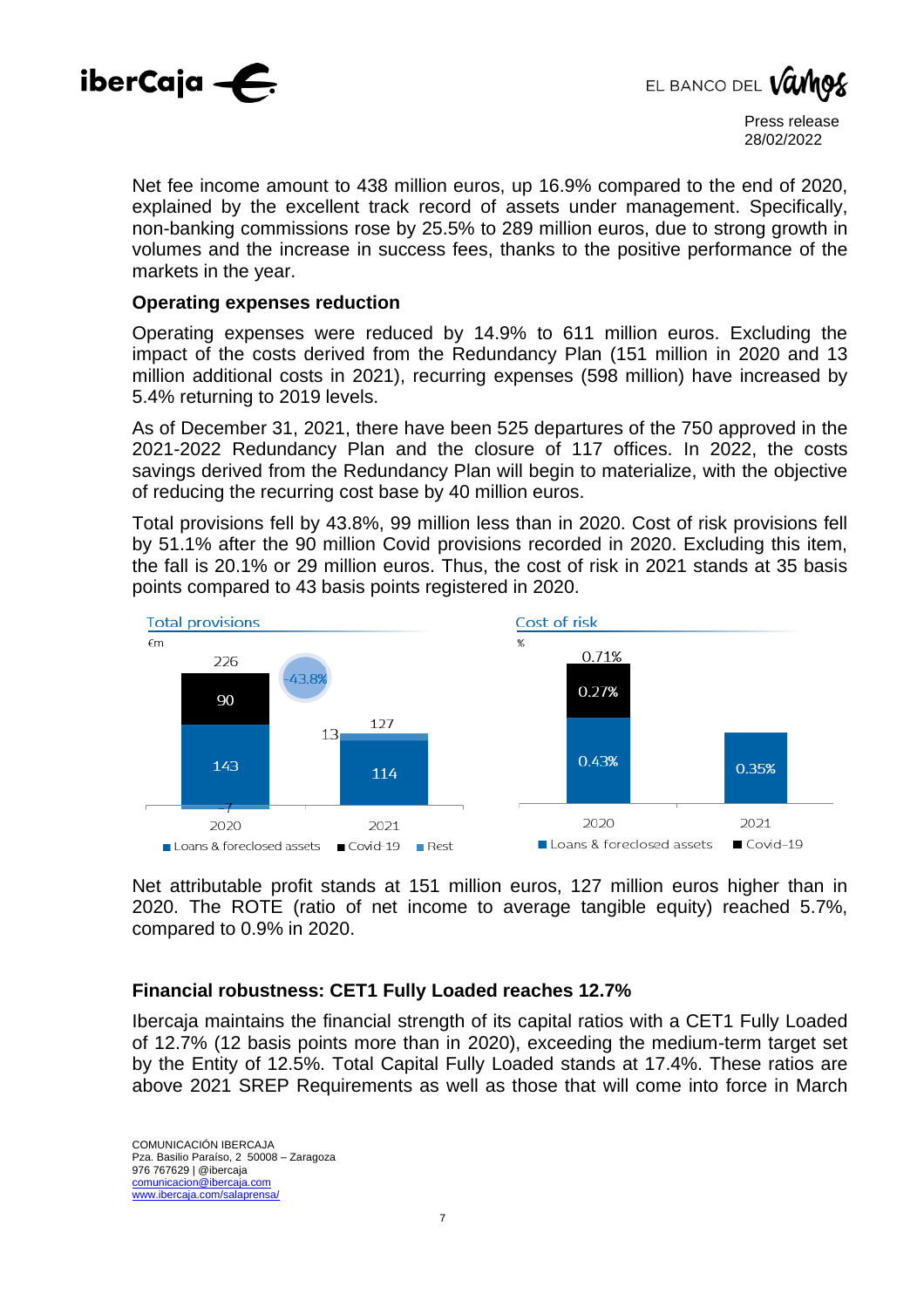



2022. The MDA ratio, which measures the excess capital versus SREP Requirements, stands at 520 basis points, the highest among comparable entities.



Ibercaja maintains a high liquidity position and shows a solid financing structure based on retail customer deposits. Thus, loan to deposits ratio stands at 78.2%. Available liquidity accounts for 26% of the balance sheet and covers all wholesale debt maturities.

In 2021, the reduction on non-performing assets on the balance sheet continued, with a strong evolution compared to the sector.

Thus, doubtful loans have decreased by 29.2% compared to -4.8% of the sector, with the NPL ratio falling by 91 basis points to stand at 2.3%. The positive gap versus the Spanish financial system widens to 199 basis points. The degree of coverage of NPLs rose 11.4 percentage points to 75.3%.

Non-productive assets, doubtful loans and foreclosed assets, is reduced by 373 million euros. Therefore, NPA ratio stands at 4.0%, decreasing 110 basis points since December 2020. The degree of coverage of NPAs stands at 68.8% and rises almost 7 percentage points.

The extraordinary pace of reduction of non-performing assets, the improvement of profitability and as a result the strong capital generation, allow Ibercaja to raise its remuneration to shareholders. Thus, Ibercaja has proposed a total dividend, charged to the results of 2021, of 98 million euros, equivalent to a payout of 65%.